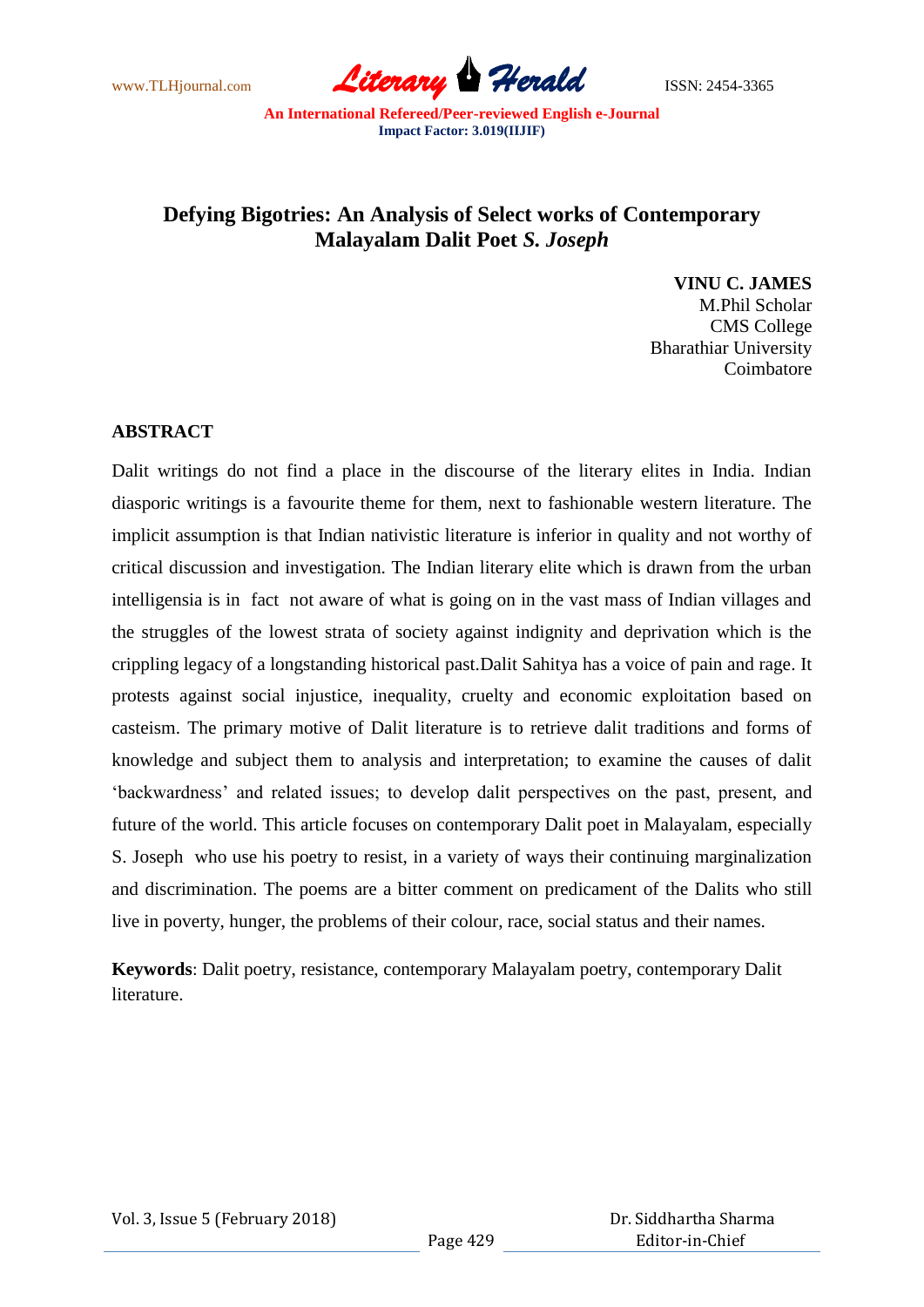

Contemporary Dalit writing reveals the potential of a new realism to fashion narrative art out of the actual experience of the marginalized and the oppressed people. Realism is an effete instrument with the middle and upper class writers who tend to make modish experiments relying on fantasy, parody, burlesque, decentrated narrative and so on to articulate their fractured sense of reality. But the neo-realism of the Dalit writers produces an immediacy of artistic effect by the side of which the experimentation of some of the mainstream writers appear inauthentic and contrived. The stark and crushing reality maged in Dalit fiction and poetry reflects many dimensions of meaning including social, psychological and cultural. It gives starting pictures of the crippling effects of social exclusion, untouchability, poverty and misery on the mind of the sensitive, long-silenced, long-suffering individual.Realism achieves a new power in the art of Dalit novelists and poets such as Sharankumar Limbale( Marathi), Om Prakash Valmiki (Hindi), Bama (Tamil), Kolakaluri Enoch (Telugu), Devanur Mahadev (Kannada) and Gurdial Singh (Punjab), and many others.

Dalit is described as members of scheduled castes and tribes, neo-Buddhists, the working people,landless and poor peasants, women and all those who are exploited politically, economically and in the name of religion (Omvedt 72). B. R. Ambedkar was one of the first leaders who strived for these counter hegemonic groups. He was the first Dalit to obtain a college education in India. All his struggles helped Dalits to come forward. He raised his voice to eradicate untouchability, caste discrimination, non-class type oppressions and women oppressions. All these "Ambedkarite" thoughts formed a hope for the oppressed classes.These counter hegemonic groups resist through literature. Sentiments, hankers and the struggles of the suppressed is portrayed in Dalit literature. The suppressed community gets an opportunity to converse about what is in their mind through literary works such as poems, short stories, novels, dramas andautobiographies. Dalit Sahitya has a voice of anguish and anger. It protests against social injustice, inequality, cruelty and economic exploitation based on caste and class. The primary motive of Dalit literature is the liberation of Dalits. Poetry seems to be one of the dominant modes expressing the Dalit voice (Prakash 48).

According to leading theorists, what gives Dalit literature its unique power and force is "Dalit Chetna"or "Dalit consciousness" [Limbale 116-117; Valmiki 31]. Rooted in Ambedkarite thought, "Dalit Chetna" infuses literature with a social purpose and a

Vol. 3, Issue 5 (February 2018)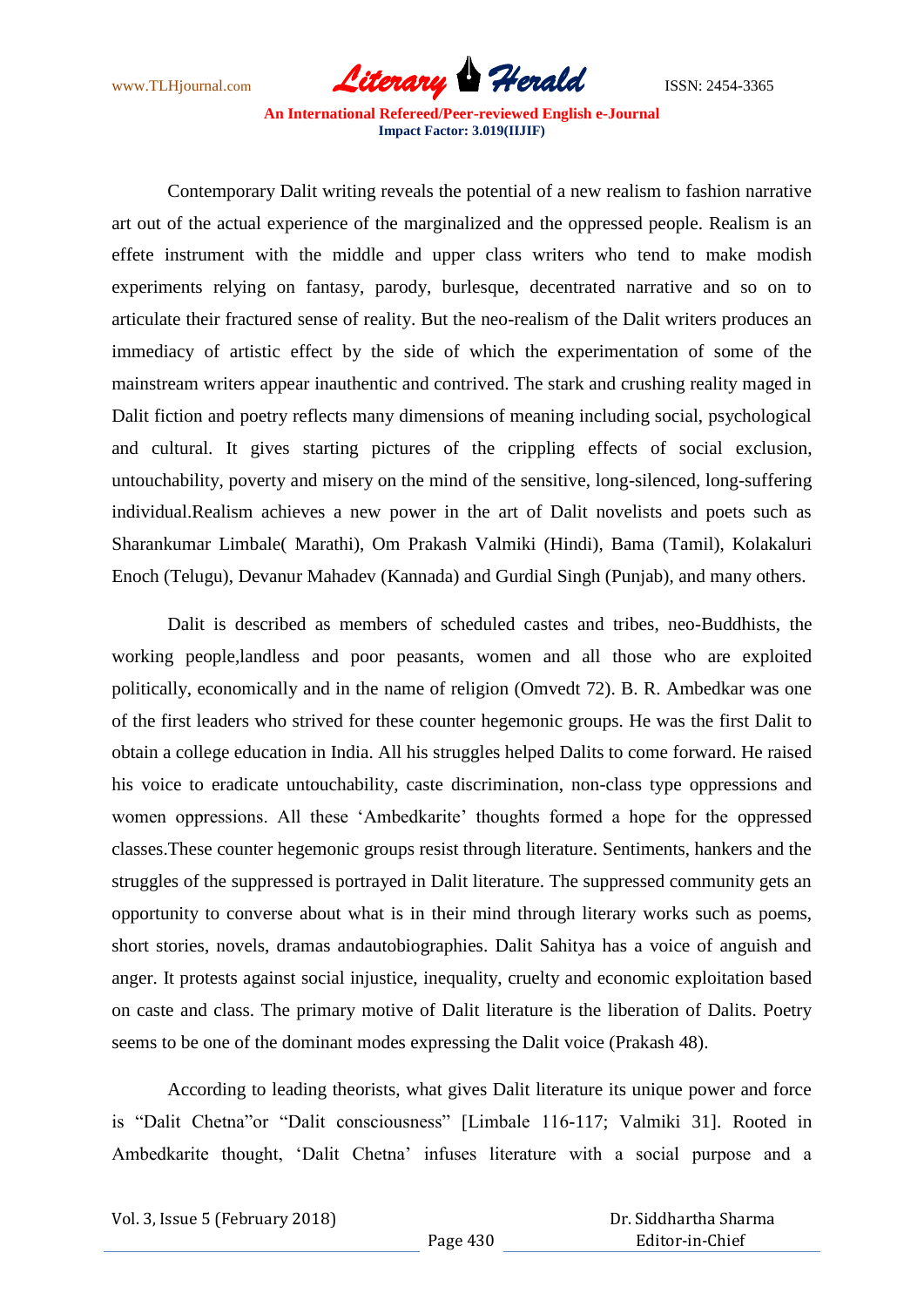

commitment to justice. As Limbale puts it, "that work of Dalit literature will be recognized as beautiful, and therefore "good", which causes the greatest awakening of Dalit consciousness in the reader" (117), a consciousness that, according to Valmiki and Limbale, defines and differentiates Dalit literature from other literatures (Krisnaswamy 2).

Malayalam literature is dynamic with Dalit Sahitya in a variety of voices. Writers are from various castes and gender. They try to resist the oppressions they suffer in the society. Pandit Karuppan, Poykayil Yohannan (Apachen) or Kumaraguru, K. M. Salimkumar, K. K. Baburaj, Pradeepan Pambirikunnu, V. V. Swamy, A. Arun, K. V Sashi, K. K. Shinymol, Paul Chirakekarod, Raghavan Atholi, S. Joseph, G. Sashi Madhuraveli are some of the few Malayalam Dalit writers who through their works express arguments for Dalits' rights.

This paper tries to demonstrate the resistance by Dalits of the oppressions they suffer in the society through Contemporary Malayalam poetry. To prove this argument this paper will focus on select Malayalam poems of S. Joseph. The poems are a bitter comment on predicament of Dalits who still live in poverty, hunger, and face problems regarding their colour, race, social status and in their names. Contemporary Malayalam Dalit poets struggle to be the torch bearers who helm the entire Dalit community, to liberate them from the agonies and it makes a bitter sarcasm of the community who considers them as pariya dogs. They resist hegemony and disseminate the cultural capitals to the denied and subjugated.

S. Joseph was born in Pattithanam in the Kottayam district and his poems carry the distinct flavor of those formative years spent in a small village in central Kerala. On reading these poems, one is transported to a world of limpid green light, paddy fields and hypnotic silences punctuated by the gentle susurrus of coconut palms (Subramanian). S. Joseph"s poems are noted for the detailed portraits of Dalit life. In a poetry reading session during the Hay Festival at Thiruvananthapuram one of the audience asked S. Joseph why he brands his poetry as Dalit poetry. His reply, "Dalit poetry has had strong resonance in the country. You just cannot ignore the presence of Dalit poetry" shows how deeply he has concerns for the same.

On reading these poems, one is transported to a world of limpid green light, paddy fields and hypnotic silences punctuated by the gentle sussurus of coconut palms.

Vol. 3, Issue 5 (February 2018)

 Dr. Siddhartha Sharma Editor-in-Chief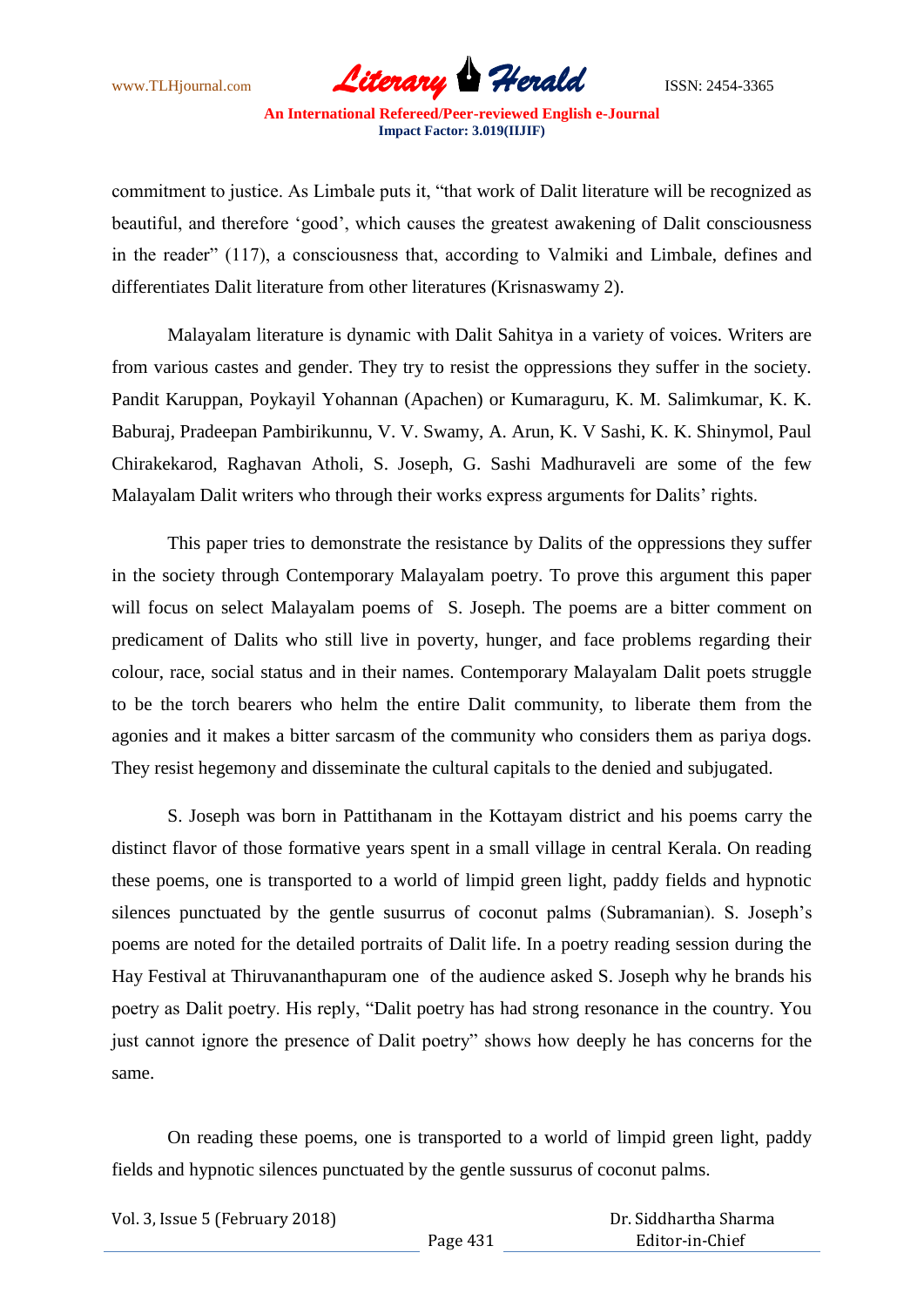

In his poem "Identity Card", he shows a world where love seldom triumphs over caste identity. He purely talks about racism where a Dalit is scorned by his non-Dalit girlfriend: Our hands met kneading

her rice and fish curry.

On a bench we became

a Hindu-Christian family. (3-6)

One day he lost his identity card. He must have never thought along with the identity card he would also lose his love. His girlfriend gave him his lost identity card and told him,

the account of your stipend

is entered there in red. (13-14)

After knowing that he was a Dalit her love faded for him. Whenever he sees a boy and girl deeply inlove he is sure that they will depart very soon of the same reason of his or if they unite he wouldn"t be surprised because that boy will never be a Dalit. This is a short poem where much lies unsaid between red scribbles on college ID card and intensely charged lines of verse. S. Joseph depicted the plight of a Dalit who has no right even in his love.S. Joseph depicts his fear that his race may face a threat of extinction in the poem "On the College Wall". All the animals and birds which are on the verge of extinction are protected. One day the poet saw a newspaper cutting of an extinct fish there on the college wall. The image of a swimming fish was given along with all the path of the inland ponds. The one who posted it on the wall merges with the crowd. While the poet sees the news, suddenly a fear comes into his mind:

While looking on, a thought pops up

Will my race also become such a news tomorrow?  $(7-8)$ 

S. Joseph fears for his race; that the Dalit community exploited by the so called mainstream communities will soon, like the animals no longer exist.

Vol. 3, Issue 5 (February 2018)

 Dr. Siddhartha Sharma Editor-in-Chief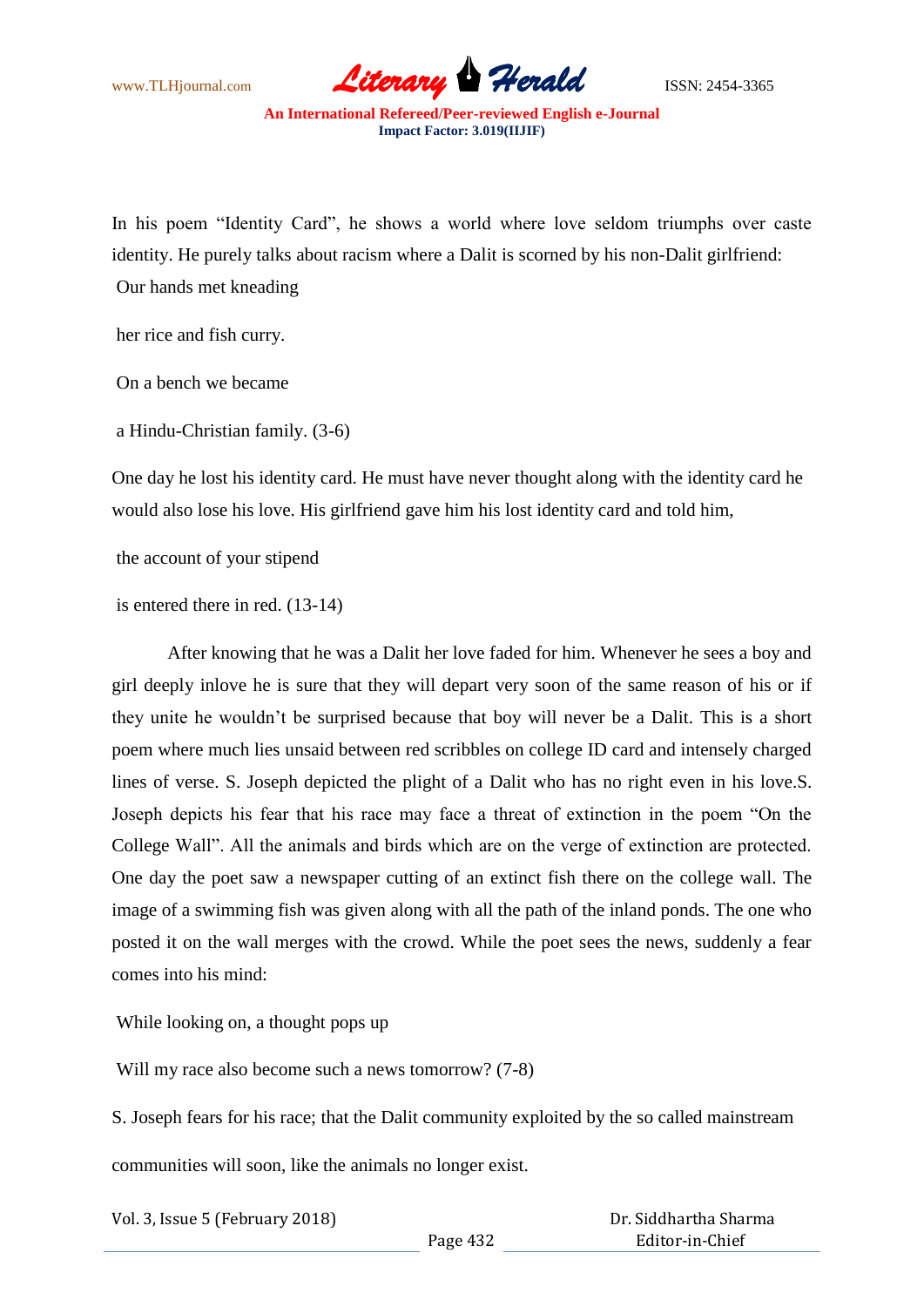

I weep remembering my race

Facing the threat of extinction (14-15)

In "A Letter to Malayalam Poetry" S. Joseph states that literature has to be wrested from the monopolistic upper castes who have "locked up" poetry in stanzas and meter. He teases the writers who strictly follow poetry in stanzas and meters. Hitherto, the emergence of Dalit poems, poets depend on regular meter based either on number of syllables or on stress. These writers even consider the poems in simple language without stanzas, meter and Sanskrit interventions as trivial. S. Joseph considers poetry with stanzas and meter as a jail. Real poetry for him lives with the impoverished.

If you wanted to fly away, it must be a jail.

A I live among the poor,

In a hutment just like theirs. (8-10)

The poets who strictly use stanzas and meters are referred to as "big buildings", who have lockedpoetry in stanzas and meter. And the world disregards Dalit poetry which uses simple language with no stanzas and meters.

I know your people:

Those like big buildings.

They locked you up

In stanzas and metres. (21-24)

Poetry is constructed as a rich girl who is depressed by her rich life and yearning to break all chains:

Won"t forget the way you looked at me

All decked in silks and smiles,

you sped away to the temple in a car.

Page 433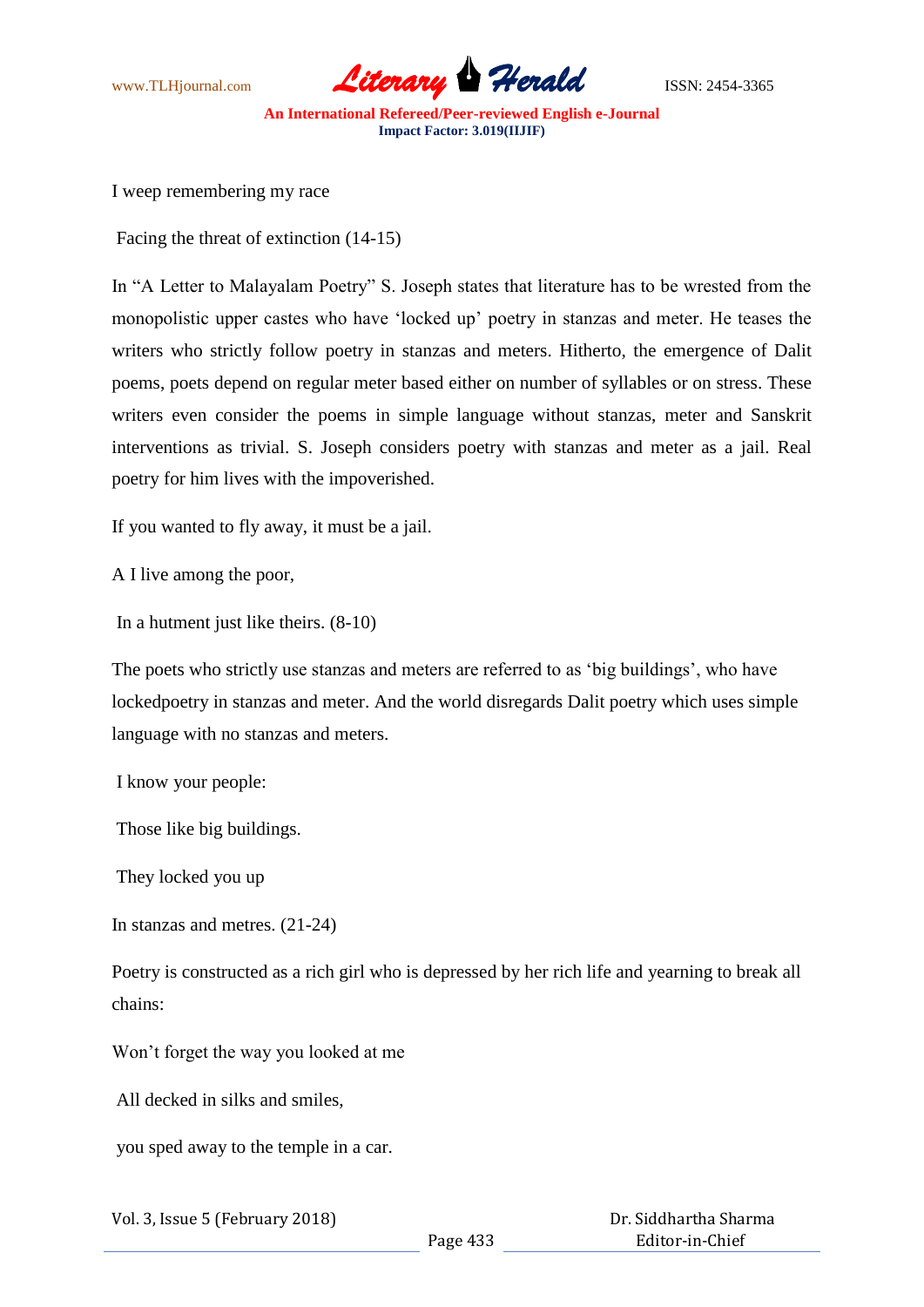

Tired of it all, eh? (27-30)

What you want is freedom, right? (37)

Joseph"s poetic universe is very much a fallen world of simmering injustice and violence, of hypocrisy and thwarted dream. It is a world of loans and "cut-throat moneylenders" ('My Sister's Bible'). The poem explores the defying bigotries. It is a book bible but which encapsulates only the stark realities of life instead of new and old testament, maps and ultimately the red cover. The colour red symbolised the intensification of the situation.

This is what my sister's Bible doesn't have:

the preface,

the Old Testament and the New,

maps,

the re d cover.

"Someone said something is missing in my poems," says the poet in one of his poems. In a moment of distilled insight (which reminds one all over again why poetry when it works triumphs over more elaborate prose routes to discovery), he arrives at the reason. The reason is wilful blindness, the deliberate obliteration of all that makes the human being a vibrant, inconsistent asymmetrical blaze of life. Joseph"s poems – with their taut lines and moments of sudden wordlessness – do not allow you to forget the implications of those losses, the magnitude of those erasures.

Thus the poet resists the dominant sections of society.Marginalization haunts Dalit writers and poets. Identity politics has played a major role in the vicissitudes of Dalit writing in many literatures in India. Identity, for instance, has been a recurring theme for major Dalit poets in Gujarati. The apprehension expressed by Dalit intellectuals recently about the tendency of Savarna and "savarnised" writers and critics in Kerala to insist that Dalit writers should, for the sake of authenticity, write in their own dialects, or at least in "simple Malayalam", rather than in a highly Sanskitised idiom is also well founded." (Sherrif 3-4)

Vol. 3, Issue 5 (February 2018)

 Dr. Siddhartha Sharma Editor-in-Chief